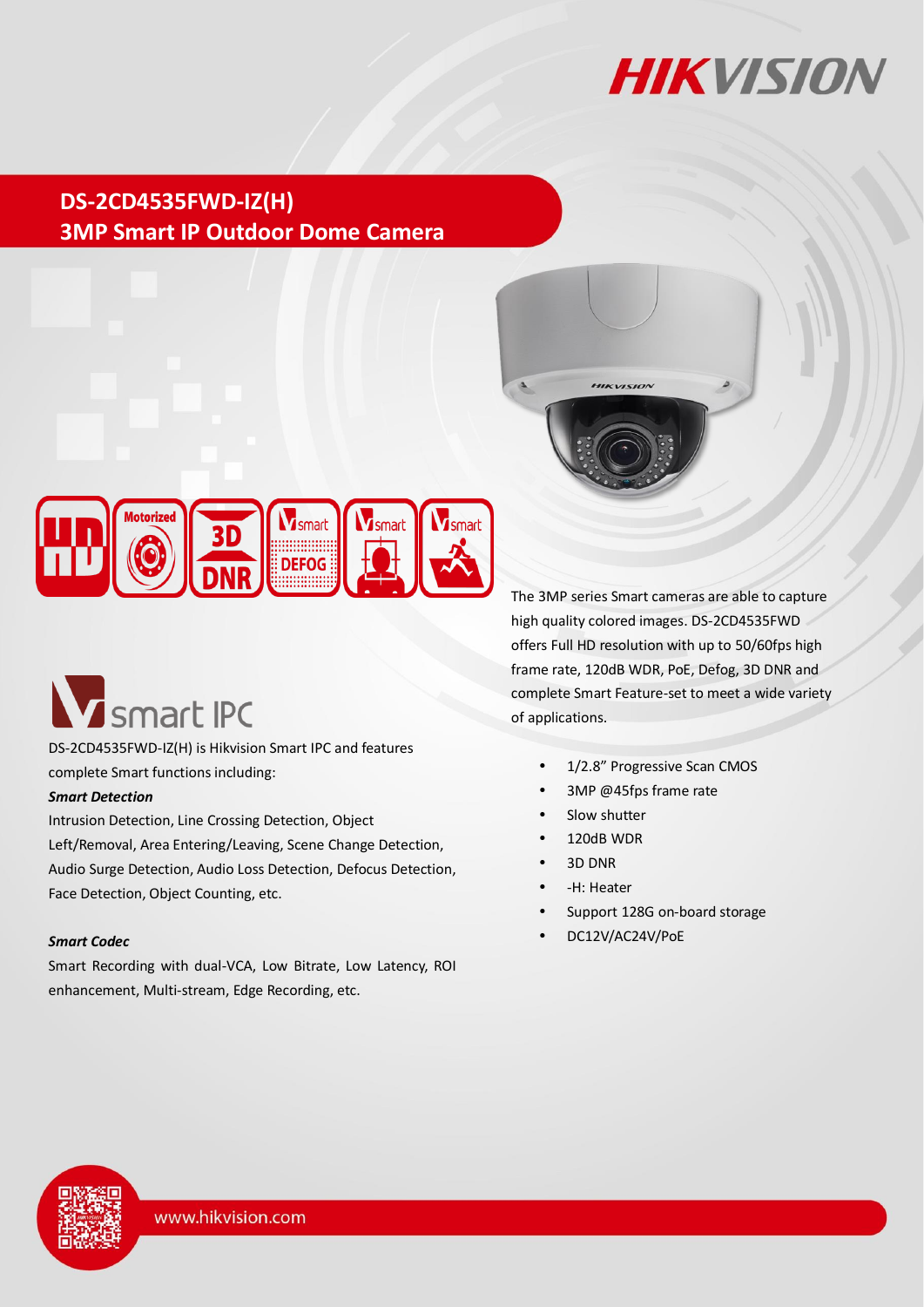#### **Key Features**

#### **Smart**

- 6 behavior analysis, 4 exception detections, 1 recognition, 1 statistic function.
- **•** Smart recording: Support edge recording and dual-VCA.
- Smart encoding: Support low bit rate; low latency; ROI enhance encoding
- **•** Smart lens options: AF lens

#### **Image**

- HD 2048 x 1536@45fps
- **O** Support suitable for environment as corridor.
- Support regional cropping, details can be seen with low bandwidth.
- Code smoothness setting for different requirements of image quality and fluency.
- Support H.264+/H.264/MJPEG video compression, multi-level video quality configuration; support Basic/Main/High Profile H.264 encoding complexity.
- Multiple OSD color: Black & white self-adaptive; Custom
- **120dB WDR is supportable for backlight environment.**
- Support defog, BLC, HLC.

#### **Infrared**

- Irradiation distance is up to 40m (2.8-12mm)/50m (8-32mm)
- **Smart IR, prevent over-exposure in close distance**

#### **System**

- Support ONVIF (profile S/profile G), ISAPI protocol.
- Support three streams, and Support 20 channels live view at the same time.
- AF automatic fast focus, maintain focused during zooming
- Smart heater for starting in extra low temperature (-H optional)
- Anti-surge, anti-static, IP66 & IK10 protection level.

#### **Interface**

- Support standard 128G Micro SD/SDHC/SDXC card storage.
- Support 10M/100M/1000M Ethernet Port.
- Support Audio I/O.
- Support Alarm I/O
- **•** Support CVBS analog output (4CIF resolution)

#### **Security**

- Support three-level user authentication management, user and password authorization, IP address filtering and anonymous access.
- Support security certificate as HTTPS, SSH; support creating certificate.
- Basic and digest authentication is supportable in IE configuration
- Lock user IP for many times error login

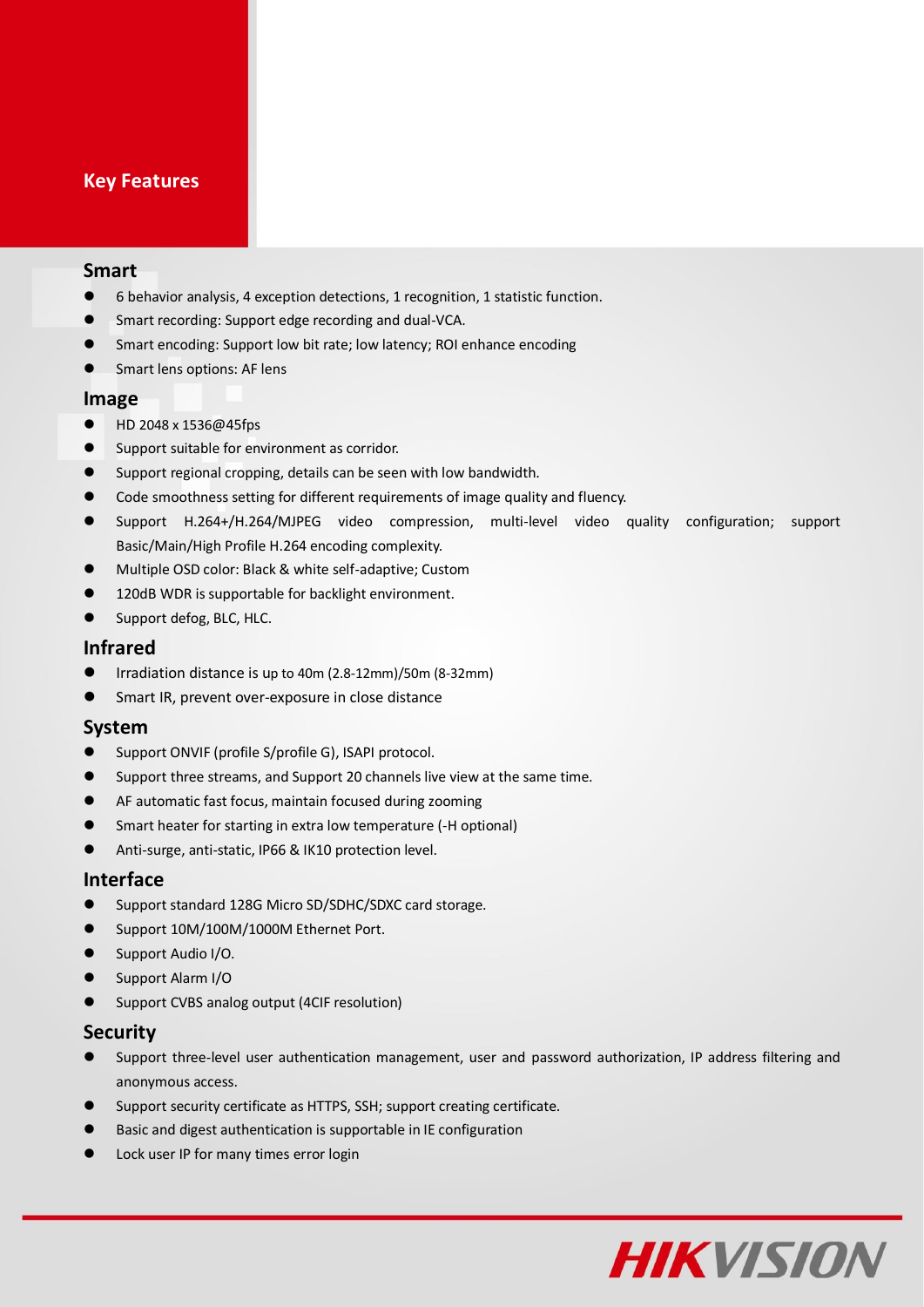# **DS-2CD4535FWD-IZ(H) 3MP Smart IP Outdoor Dome Camera**



## **Specification**

*Camera*

| <b>Image Sensor</b>         | 1/2.8" Progressive Scan CMOS                                                                                                             |  |
|-----------------------------|------------------------------------------------------------------------------------------------------------------------------------------|--|
| Min. Illumination           | 0.005 Lux @(F1.2,AGC ON), 0.007 Lux @(F1.4,AGC ON), 0 Lux with IR                                                                        |  |
| <b>Shutter Speed</b>        | $1s \sim 1/100,000s$                                                                                                                     |  |
| <b>Slow Shutter</b>         | Support                                                                                                                                  |  |
| Lens/Lens mount             | 2.8-12mm @ F1.4, 8-32mm @ F1.4/ AF automatic focusing and motorized zoom lens                                                            |  |
| Auto-iris                   | DC drive                                                                                                                                 |  |
| Day & Night                 | IR cut filter with auto switch                                                                                                           |  |
| <b>WDR</b>                  | 120dB                                                                                                                                    |  |
| <b>Compression Standard</b> |                                                                                                                                          |  |
| Video Compression           | H.264+/H.264/ MJPEG                                                                                                                      |  |
| H.264 Type                  | Baseline Profile / Main Profile / High Profile                                                                                           |  |
| Video Bit Rate              | 32 Kbps - 16 Mbps                                                                                                                        |  |
| <b>Audio Compression</b>    | G.711/G.722.1/G.726/MP2L2                                                                                                                |  |
| <b>Audio Bit Rate</b>       | 64Kbps(G.711) / 16Kbps(G.722.1) / 16Kbps(G.726) / 32-128Kbps(MP2L2)                                                                      |  |
| <b>Image</b>                |                                                                                                                                          |  |
| Max. Resolution             | 2048 x 1536                                                                                                                              |  |
| <b>Frame Rate</b>           | 50Hz: 45fps(2048 × 1536), 50fps@(1920 × 1080, 1280 x 720)<br>60Hz: 45fps(2048 × 1536), 60fps@(1920 × 1080, 1280 x 720)                   |  |
| <b>Third Stream</b>         | Independent with Main Stream and Sub Stream, up to<br>50/60Hz: 10fps@1280 ×720                                                           |  |
| Image Enhancement           | BLC/3D DNR/ROI/Defog                                                                                                                     |  |
| <b>Image Setting</b>        | Saturation, Brightness, Contrast, Sharpness adjustable by client software or web browser                                                 |  |
| <b>Regional Cropping</b>    | Support                                                                                                                                  |  |
| Day/Night Switch            | Auto/Schedule/Triggered by Alarm In                                                                                                      |  |
| Picture Overlay             | LOGO picture can be overlaid on video with 128x128 24bit bmp format                                                                      |  |
| <b>Network</b>              |                                                                                                                                          |  |
| Network Storage             | NAS (Support NFS, SMB/CIFS), ANR                                                                                                         |  |
| Alarm Trigger               | Motion detection, Tampering alarm, Network disconnect, IP address conflict, Storage exception                                            |  |
| Protocols                   | TCP/IP, UDP, ICMP, HTTP, HTTPS, FTP, DHCP, DNS, DDNS, RTP, RTSP, RTCP, PPPOE, NTP, UPnP, SMTP,<br>SNMP, IGMP, 802.1X, QoS, IPv6, Bonjour |  |
| Security                    | User Authentication, Watermark, IP address filtering, Anonymous access                                                                   |  |
| Standard                    | ONVIF(PROFILE S, PROFILE G), ISAPI                                                                                                       |  |
| <b>Interface</b>            |                                                                                                                                          |  |
| Audio                       | 1-ch audio in( Mic in/Line in)/out interface                                                                                             |  |
| Communication<br>Interface  | 1 RJ45 10M/100M/1000M Ethernet port, 1 RS-485 interface                                                                                  |  |
| Alarm                       | 1 input, 1 output (up to DC24V 1A or AC110V 500mA)                                                                                       |  |
| Video Output                | 1Vp-p composite output (75 $\Omega$ /BNC)                                                                                                |  |
| On-board storage            | Built-in Micro SD/SDHC/SDXC slot, up to 128 GB                                                                                           |  |
| <b>Reset Button</b>         | Yes                                                                                                                                      |  |